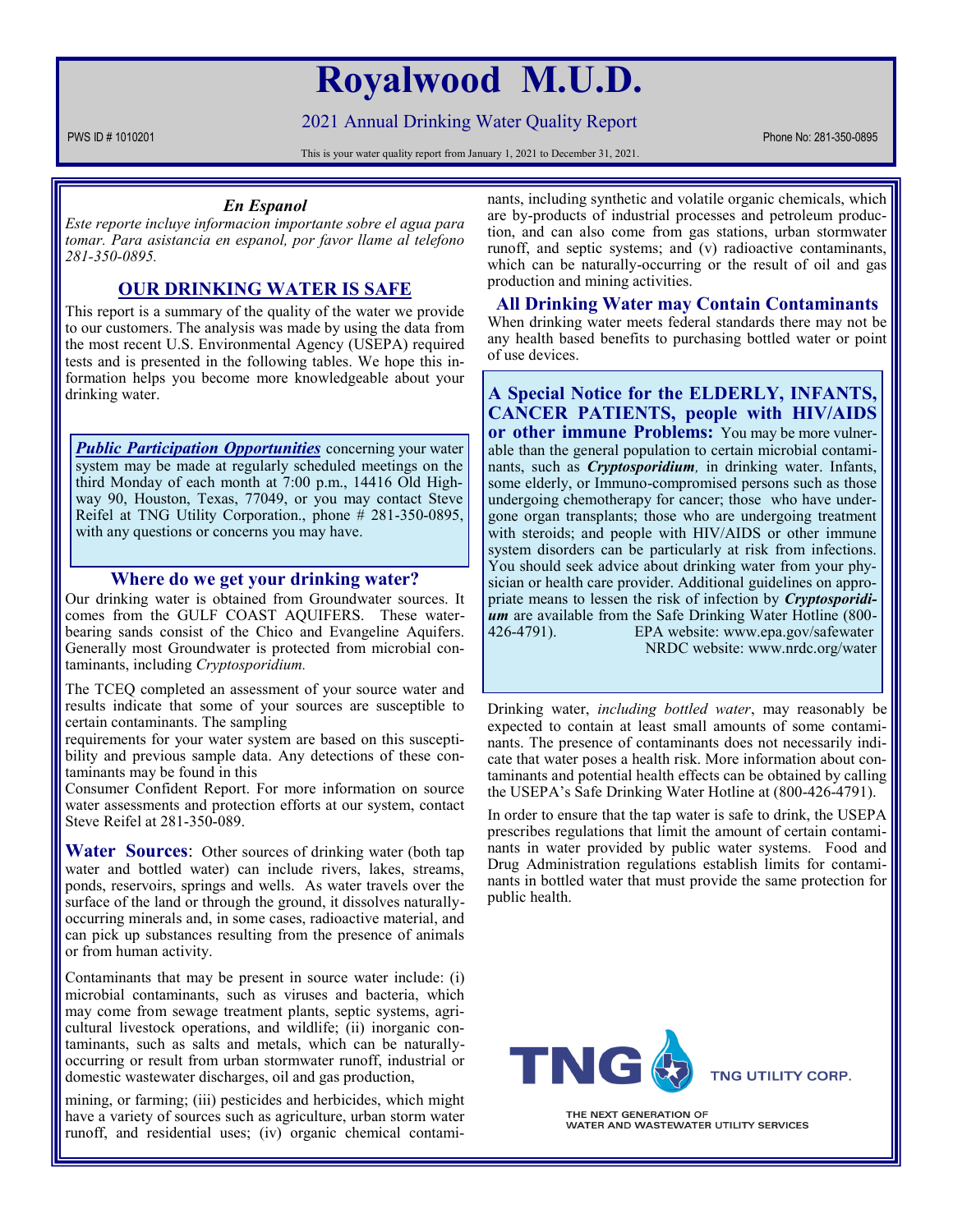# *About the Following Table*

The following table contains all of the federally regulated or monitored chemical constituents which have been found in your drinking water. USEPA requires water systems to test up to 97 constituents. The data presented in the report is from the most recent testing done in accordance with the regulations.

# *Abbreviations and Definitions*

**Avg:** Regulatory compliance with some MCLs are based on running annual average of monthly samples. **Maximum Contaminant Level (MCL)** - The highest level of a contaminant that is allowed in drinking water. MCL's are set as close to the MCLG's as feasible using the best available treat-<br>Maximum Contaminant Level (MCL) - T ment technology.

**Level 1 Assessment:** A Level 1 assessment is a study of the water system to identify potential problems and determine (if possible) why total coliform bacteria have been found in our water system.

**Maximum Contaminant Level Goal (MCLG)** - The level of contaminant in drinking water below which there is no known or expected risk to health. MCLG's allow for a margin of safety. Level 2 Assessment: A Level 2 assessment is a very detailed study of the water system to identify potential problems and determine (if possible) why an E. coli MCL violation has occurred and/<br>or why total coliform bacteria

Maximum Residual Disinfectant Level (MRDL) - The highest level of disinfectant allowed in drinking water. There is convincing evidence that addition of a disinfectant is necessary for control of microbial contaminants.

**Maximum Residual Disinfectant Level Goal (MRDLG)** - The level of a drinking water disinfectant below which there is no known or expected risk to health. MRDLGs do not reflect the benefits of use of disinfectants to control microbial contamination.

**Treatment Technique (TT)**– A required process intended to reduce the level of a contaminant in drinking water.

**Action Level (AL)**– The concentration of a contaminant which, if exceeded, triggers treatment or other requirements which a water system must follow.

**Action Level Goal (ALG)**- The level of a contaminant in drinking water below which there is no known or expected risk to health. ALGs allow for a margin of safety.

**MFL:** million fibers per liter (a measure of asbestos)

**ppm** - milligrams per liter or parts per million-or one ounce in 7,350 gallons of water. **ppb** - micrograms per liter or parts per billion-or one ounce in 7,350,000 gallons of water.

**pCi/l -** pico curies per liter *(a measure of radioactivity)* 

**N/A** - not applicable

**mrem**– millirems per year (a measure of radiation absorbed by the body)

**NTU**-nephelometric turbidity units ( a measure of turbidity)

**ppt**– parts per trillion, or nanograms per liter (ng/L) **ppq**– parts per quadrillion, or picograms per liter (pg/L)

#### *Availability of Unregulated Contaminant Monitoring Rule (UCMR)*

We participated in gathering data under the UCMR in order to assist EPA in determining the occurrence of possible drinking water contaminants. Since unregulated contaminates were detected, they are shown in the table below. This data may also be found on EPA's web site at http://www.epa.gov/safewater/data/ncod.html, or you may call the Safe Drinking Water Hotline at 1-800-426-4791.

# *Royalwood M.U.D. - 2021 Drinking Water Quality Report Data*

#### **Inorganics:**

| Date | <b>Collection Constituent</b> | <b>Highest Level</b><br><b>Detected</b> | Range of<br><b>Detected Levels</b> | MCL | <b>MCLG</b> | ∐nit of<br><b>Measure</b> |    | <b>Violation Source of Constituent</b>                                                                                           |
|------|-------------------------------|-----------------------------------------|------------------------------------|-----|-------------|---------------------------|----|----------------------------------------------------------------------------------------------------------------------------------|
| 2021 | Arsenic                       | 2.2                                     | $0 - 2.2$                          | 10  | $\theta$    | ppb                       | No | Erosion of natural deposits. Runoff from<br>orchards; runoff from glass and electronics<br>production wastes.                    |
| 2021 | Barium                        | 0.266                                   | $0.227 - 0.266$                    |     | 2           | ppm                       | No | Discharge of drilling wastes; Discharge<br>from metal refineries, Erosion of natural<br>deposits.                                |
| 2021 | Fluoride                      | 0.36                                    | $0.34 - 0.36$                      | 4   | 4           | ppm                       | No | Erosion of natural deposits; Water additive<br>which promotes strong teeth; discharge from<br>fertilizer and aluminum factories. |

**Lead and Copper:** Definitions: Action Level Goal (ALG): The level of a contaminant in drinking water below which there is no known or expected risk to health. ALGs allow for a margin of safety. Action Level: The concentration of a contaminant which, if exceeded, triggers treatment or other requirements which a water system must follow.

| Date<br>Sampled | Constituent                    | The 90th<br>Percentile | <b>Number of Sites</b><br><b>Exceeding Action Level</b>                                                              | Action<br>Level | Unit of<br><b>Measure</b> | MCLG | Violation | <b>Source of Constituent</b>                                                                               |  |
|-----------------|--------------------------------|------------------------|----------------------------------------------------------------------------------------------------------------------|-----------------|---------------------------|------|-----------|------------------------------------------------------------------------------------------------------------|--|
| 2021            | Lead                           | 1.79                   |                                                                                                                      |                 | ppb                       |      | No.       | Corrosion of household plumbing systems; Erosion of<br>natural deposits.                                   |  |
| 2021            | Copper                         | 0.0388                 | The 90th percentile of the Lead/Copper analysis means the top 10% (highest sample results) of all samples collected. |                 | ppm                       |      | No.       | Corrosion of household plumbing systems; Erosion of<br>natural deposits. Leaching from wood preservatives. |  |
|                 | <b>Disinfection Residuals:</b> |                        |                                                                                                                      |                 |                           |      |           |                                                                                                            |  |

| Year | `onstituent_            | Average<br>Level | <b>Range of Detected</b><br>Level (low - high) | MCL | <b>MRDLG</b> | Unit of<br>Measure | <b>Violation</b> | <b>Source of Constituent</b>            |
|------|-------------------------|------------------|------------------------------------------------|-----|--------------|--------------------|------------------|-----------------------------------------|
| 2021 | Chlorine Residual. Free | l.60             | $.07 - 2.01$                                   |     |              | ppm                | No               | Disinfectants used to control microbes. |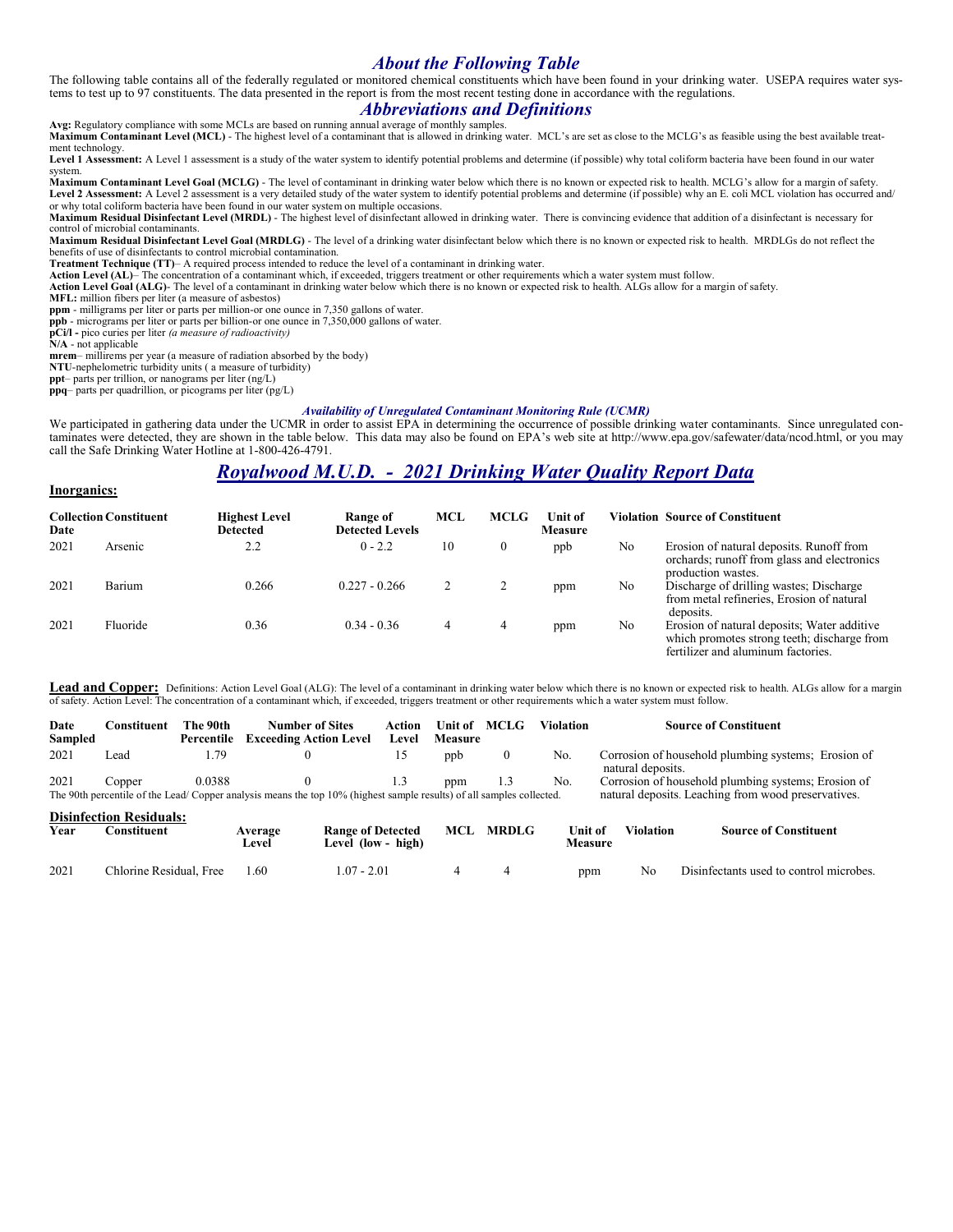# *Royalwood M.U.D. - 2021 Drinking Water Quality Report Data Continuation*

#### **Disinfection By-Products:**

| Date | <b>Collection Constituent</b>  | <b>Highest Level</b><br>Detected | Range of<br><b>Detected Levels</b> | MCL | <b>MCLG</b> | Unit of<br>Measure |   | <b>Violation Source of Constituent</b>     |
|------|--------------------------------|----------------------------------|------------------------------------|-----|-------------|--------------------|---|--------------------------------------------|
| 2021 | Total Trihalomethanes<br>TTHM) |                                  | $2.7 - 3.0$                        | 80  | N/A         | ppb                | N | By-product of drinking water disinfection. |
| 2020 | Haloacetic Acids (HAA5)        |                                  |                                    | 60  | N/A         | ppb                |   | By-product of drinking water disinfection. |

\*The value in the Highest Level or Average Detected column is the highest average of all TTHM sample results collected at a location over a year. \*The value in the Highest Level or Average Detected column is the highest average of all HAA5 sample results collected at a location over a year.

#### **Coliform Bacteria:**

.

| <b>Maximum Contaminant</b><br><b>Level Goal</b> | <b>Total Coliform</b><br><b>Maximum Contaminant</b> | Highest No. of<br><b>Positive</b> | <b>Fecal Coliform or E.Coli</b><br><b>Maximum Contaminant Level</b> | <b>Total No. of Positive E.Coli</b><br>or Fecal Coliform Samples | Violation | <b>Likely Source of Contamination</b> |
|-------------------------------------------------|-----------------------------------------------------|-----------------------------------|---------------------------------------------------------------------|------------------------------------------------------------------|-----------|---------------------------------------|
|                                                 | Level                                               |                                   |                                                                     |                                                                  |           |                                       |
|                                                 | l positive monthly                                  |                                   | N/A                                                                 |                                                                  |           | Naturally present in the              |
|                                                 | sample                                              |                                   |                                                                     |                                                                  |           | environment.                          |

**Unregulated Contaminants:** Unregulated contaminants are those for which the USEPA has not established drinking water standards. The purpose of unregulated contaminant monitoring is to assist USEPA in determining the occurrence of unregulated contaminants in drinking water and whether future regulations are warranted.

| Year | `onstituen*          | Average of                         | Kange of             | ∃nit of | Source of Constituent                      |
|------|----------------------|------------------------------------|----------------------|---------|--------------------------------------------|
|      |                      | $\mathbf{r}$<br>sampling<br>Points | .evels<br>Netected L | leasure |                                            |
| 2021 | Kromodichloromethane |                                    | U-1.                 | ppt     | By-product of drinking water disinfection. |

**Organics:** TESTING WAIVED, NOT REPORTED, OR NONE DETECTED

**Fecal Coliform:** MONTHLY TESTS FOUND NO FECAL COLIFORM BACTERIA **Turbidity:** TESTING WAIVED, NOT REPORTED, OR NONE DETECTED

### *Secondary Constituents*

Many constituents (such as calcium, sodium, or iron) which are often found in drinking water, can cause taste, color, and odor problems. The taste and odor constituents are called secondary constituents and are regulated by the State of Texas, not USEPA. These constituents are not causes for health concerns, but may greatly affect the appearance and taste of your water. Call TNG Utility for more information.

#### **Secondary and Other Non-Regulated Constituents:** *-* No associated adverse health effects with the following:

| Year | <b>Constituent</b>               | Average<br>Level | <b>Range of Detected</b><br>Levels (low - high) | Secondary<br>Limit | Unit of<br><b>Measure</b> | <b>Source of Constituent</b>                                                          |
|------|----------------------------------|------------------|-------------------------------------------------|--------------------|---------------------------|---------------------------------------------------------------------------------------|
| 2021 | Chloride                         | 26.5             | $0 - 27$                                        | N/A                | ppm                       | Naturally occurring soluble mineral salts.                                            |
| 2021 | Fluoride                         | 0.35             | $0 - 0.36$                                      | N/A                | ppm                       | Abundant naturally occurring element.                                                 |
| 2021 | Iron                             | 0.258            | $0 - 0.472$                                     | $\cdot$ 3          | ppm                       | Erosion of natural deposits; iron or steel water delivery<br>equipment or facilities. |
| 2021 | Manganese                        | 0.023            | $0 - 0.023$                                     | .05                | ppm                       | Abundant naturally occurring element.                                                 |
| 2021 | Zinc                             | 0.03             | $0 - 04$                                        | 5.0                | ppm                       | Moderately abundant naturally occurring element; used<br>in the metal industry.       |
| 2021 | <b>Total Dissolved</b><br>Solids | 282              | $0 - 285$                                       | N/A                | ppm                       | Erosion of natural deposits.                                                          |
| 2021 | Sulfate                          | 11.5             | $0-12$                                          | 300                | ppm                       | Abundant naturally occurring element.                                                 |

### **Recommended Additional Health Information for Lead in Drinking Water:** All water systems are required by the EPA to report

the language below. We are providing this information now as a courtesy.

*"If present, elevated levels of lead can cause serious health problems, especially for pregnant women and young children. Lead in drinking water is primarily from materials and components associated with service lines and home plumbing. This water supply is responsible for providing high quality drinking water, but cannot control the variety of materials used in home plumbing components. When your water has been sitting for several hours, you can minimize the potential for lead exposure by flushing your tap for 30 seconds to 2 minutes before using water for drinking or cooking. If you are concerned about lead in your water, you may wish to have your water tested by an approved laboratory. Information on lead in drinking water, testing methods, and steps you can take to minimize exposure is available from the Safe Drinking Water Hotline or at http://www.epa.gov/safewater/lead."*